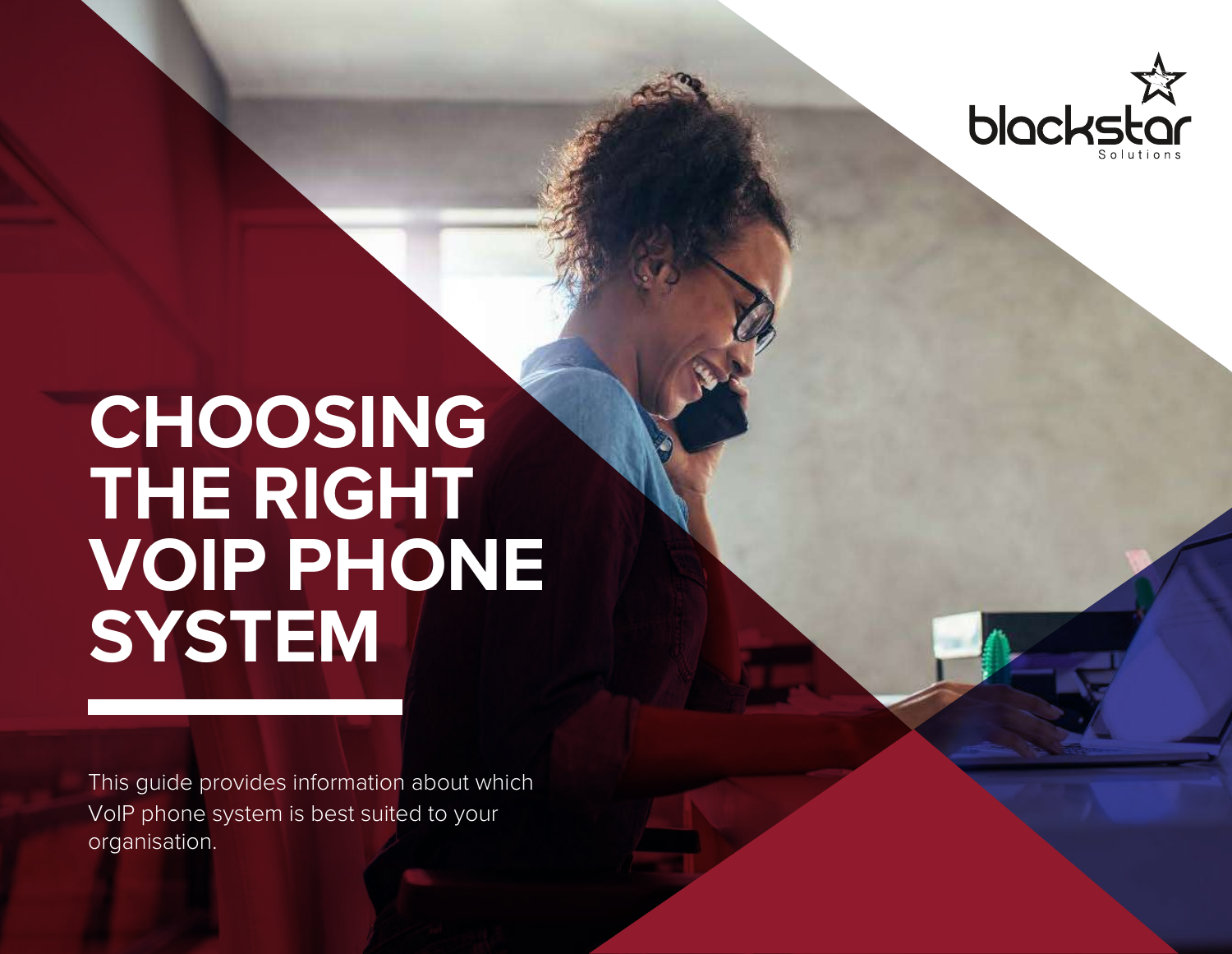# CONTENTS

- **03 WHAT IS VoIP AND THE BENEFITS**
- **05 BEYOND FINANCIAL BENEFITS**
- **06 DIFFERENT TYPES OF SOLUTIONS**
- **08 KEY PURCHASE CONSIDERATIONS**
- **13 KEY QUESTIONS CHECKLIST**
- **14 MAKING THE BEST CHOICE**
- **15 OUR VOIP PHONE SYSTEMS**
- **21 BOOK DISCOVERY SESSION**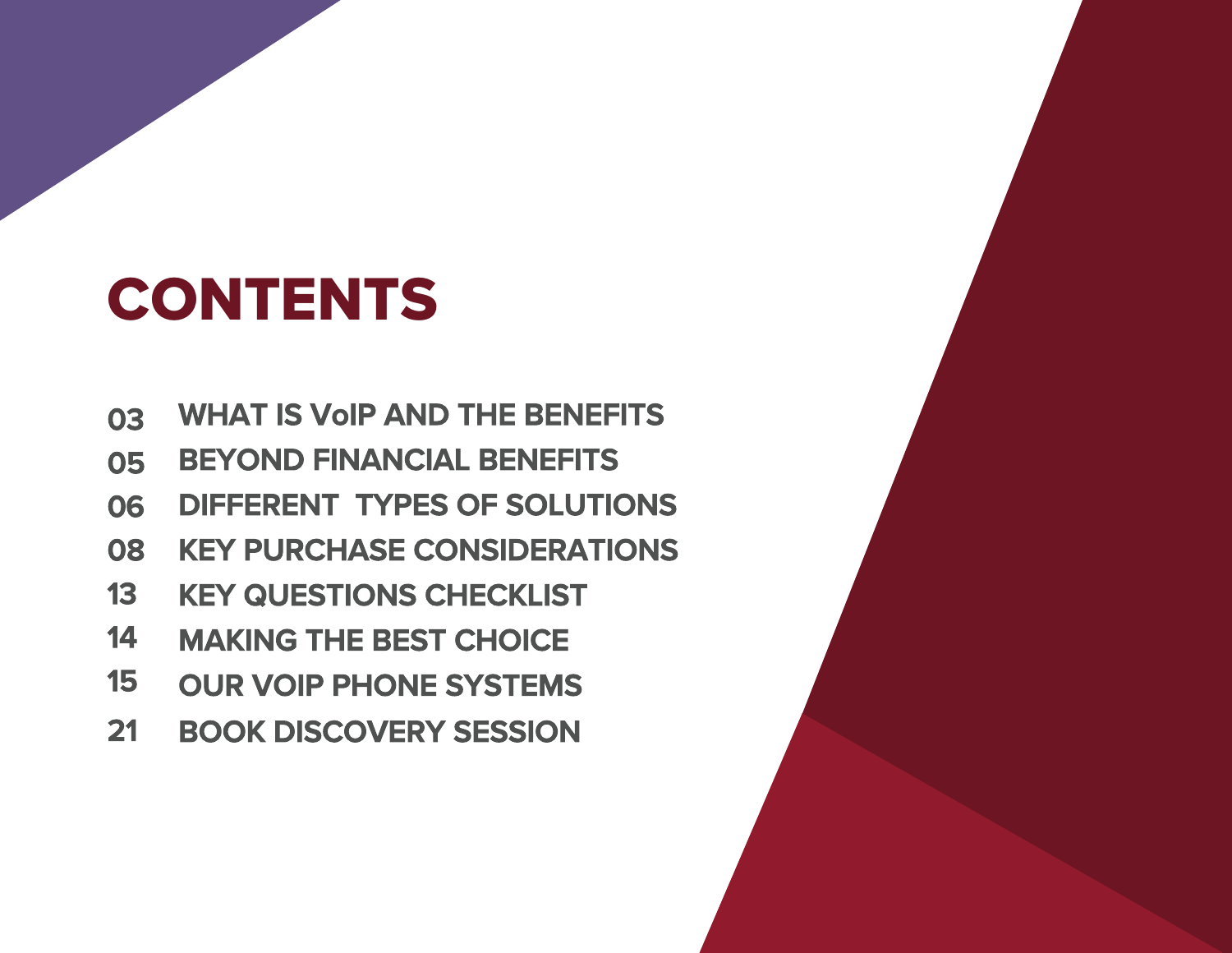## **WHAT IS VOIP AND WHAT ARE THE BENEFITS?**

VoIP stands for Voice over Internet Protocol. It is also referred to as IP telephony, internet telephony, or cloud communications.

In short, a VoIP phone system is a way of transmitting voice calls over IP networks. It allows users make phone calls using an internet connection, rather than making a call using a traditional landline.

A VoIP phone system enables greater flexibility and productivity without the need for large capital investment. It also allows businesses to free themselves from the limitations of traditional, office-based phone systems.

Given the growth in the market for cloud communications, there are now a number of different solution variants available. So when you are ready to choose your solution, you need to be sure it matches your business needs and ways of working – allowing you to take full advantage of all its benefits.

It is important to appreciate that not all solutions are equal in terms of functionality, flexibility, management complexity or resilience.

The right solution for you will depend on t[he size and type of](http://bit.ly/BlackstarSolutions) your business and your IT strategy going forward.

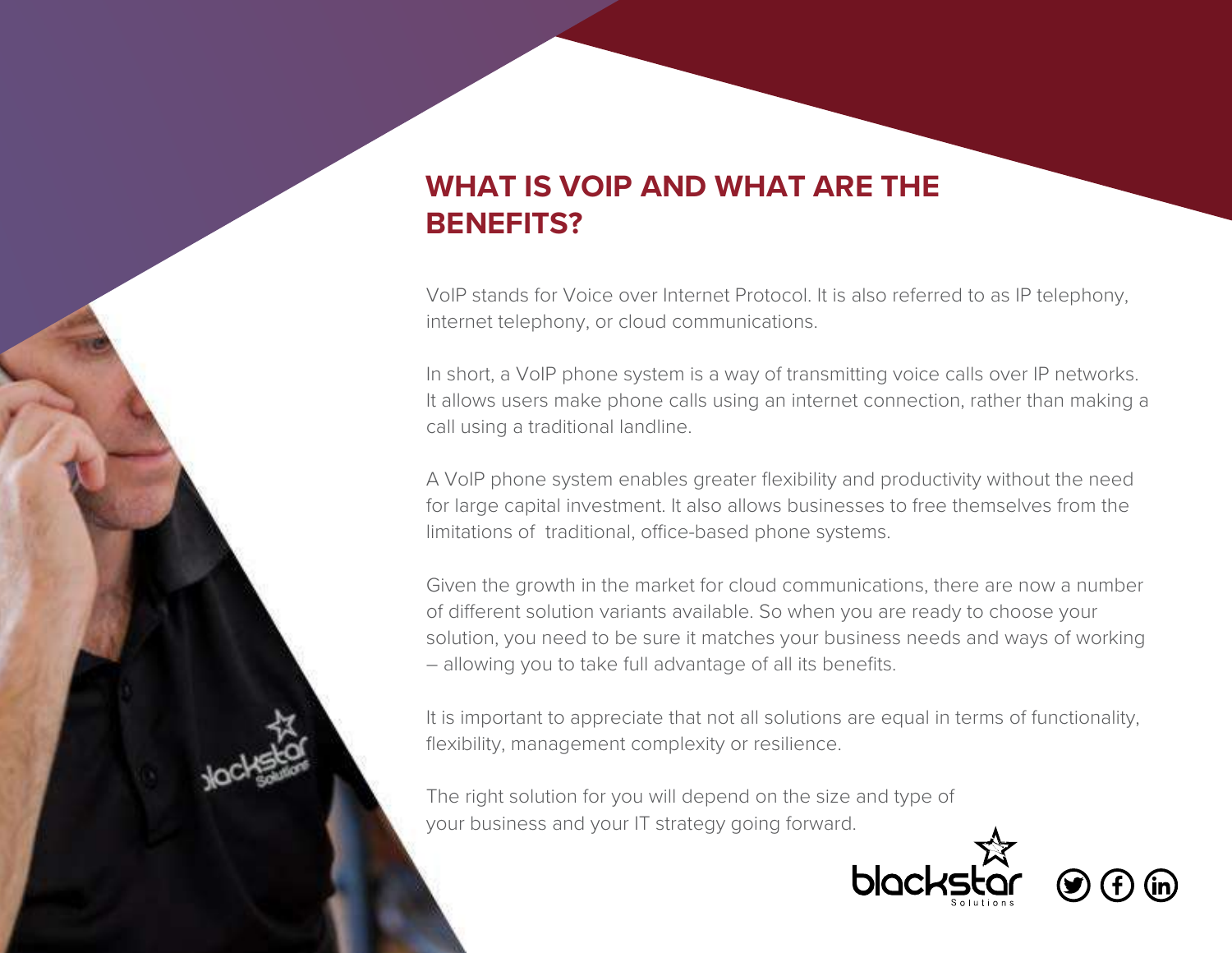

of IT leaders will cease to purchase on-premise communication tools by the end of 2021. (IDEACOM)

VoIP phone systems have increased their functionality over time, with some providers adding multiple communications services – such as instant messaging, presence, voice calling, business telephony, mobility features, audio, web and video conferencing, data sharing, call recording and collaboration tools – in a single system.

Such comprehensive capabilities are clearly superior to traditional PBX phone systems, which typically provide only voice services.

It is also important to note that by the end of 2025 BT will be moving every phone line over to digital, routing calls over IP (Internet Protocol).

When you consider the superior functionality, alongside how capex intensive traditional PBX systems are and the end of traditional phone lines, it's no surprise that many small and medium-sized businesses are moving to a VoIP phone system.



**EBOOK**  CHOOSING THE RIGHT CLOUD **COMMUNICATIONS**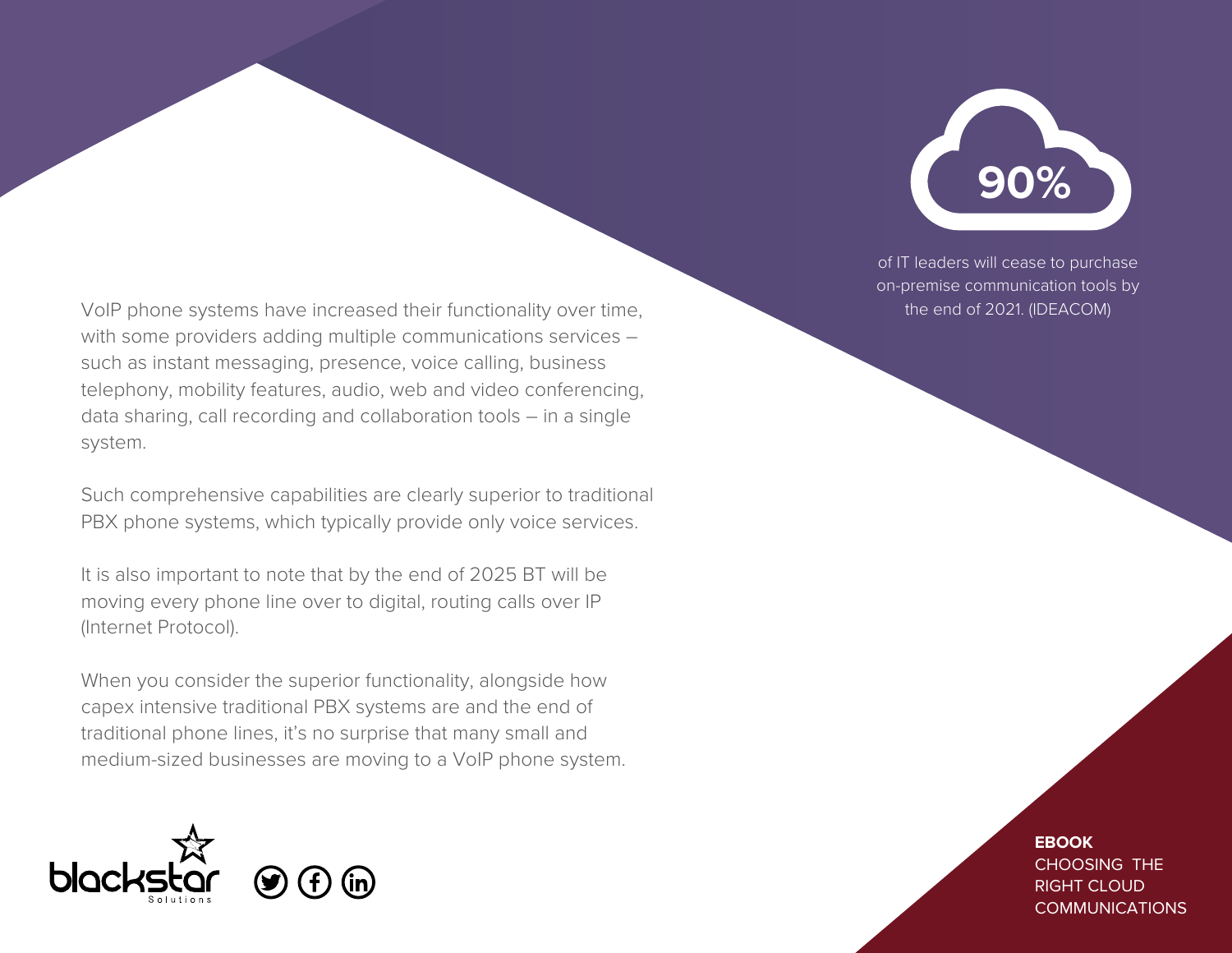### **BEYOND THE FINANCIAL BENEFITS**

The real value of VoIP phone systems to businesses goes far beyond the economic.



#### Increased e ciency

By freeing your business from the constraints of a physical location and a fixed workforce, you can drive operational e ciency.

#### Seamless experiences

The integration of multiple communications and collaboration services spanning fixed and mobile devices, enables you to provide a seamless experience for employees and customers.

#### Work smarter, anywhere

With access to all the information and tools they need –anywhere, anytime – your employees can significantly improve their productivity.



#### Sharpened competitive edge

By being constantly upgraded to the latest technology, you can ensure that you stay competitive and don't fall behind.



#### Reduced risk

Equipped with built-in resilience and security, you significantly reduce the risk of damaging downtime.



#### Free up time

With your cloud services provider managing and maintaining the system, you can focus on growing your business, not your phone system.

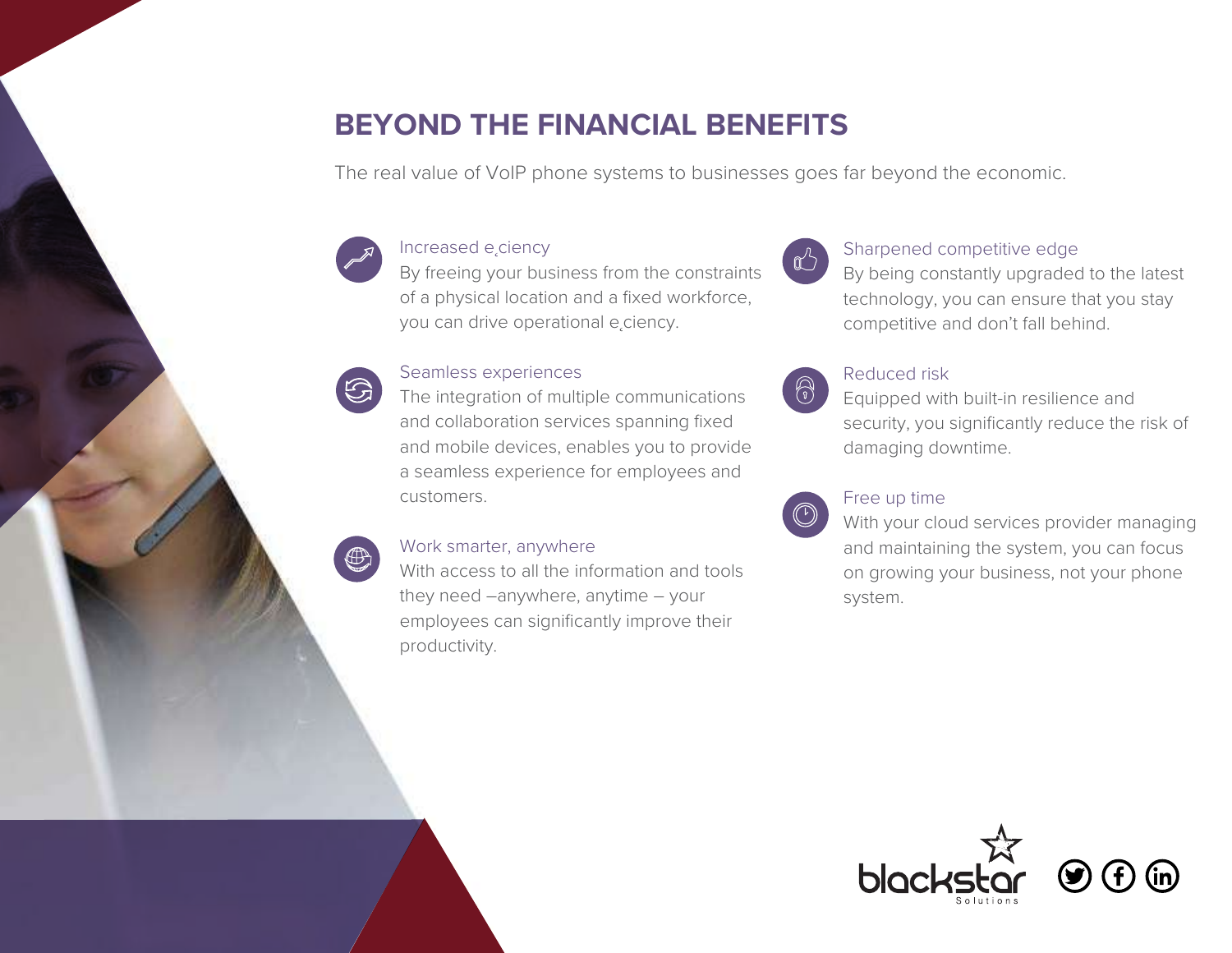## **THE DIFFERENT TYPES OF SOLUTIONS AVAILABLE**

A number of different types of VoIP solutions are available, although there are no hard and fast dividing lines between them. Often the differences reflect the background and strengths or weaknesses of the different cloud service providers themselves. So the most helpful way to distinguish between solutions is to understand the different types of providers.

#### 1 Network service providers

Many traditional telecoms service providers now offer fully featured Cloud Communications as an integrated part of their offering to business customers. With cloud services and the underlying network delivered by the same company, these providers are able to offer strong end-to-end Service Level Agreements (SLAs) with guaranteed quality of service.

#### 2 **IT-centric cloud app providers**

These tend to be software vendors with a background in productivity applications, who have incorporated communications functionality such as messaging or voice calling into their IT suites. As the services they provide are built onto the IT platform, these services are part of the IT suite and not integrated into telephony systems.



**EBOOK**  CHOOSING THE RIGHT CLOUD COMMUNICATIONS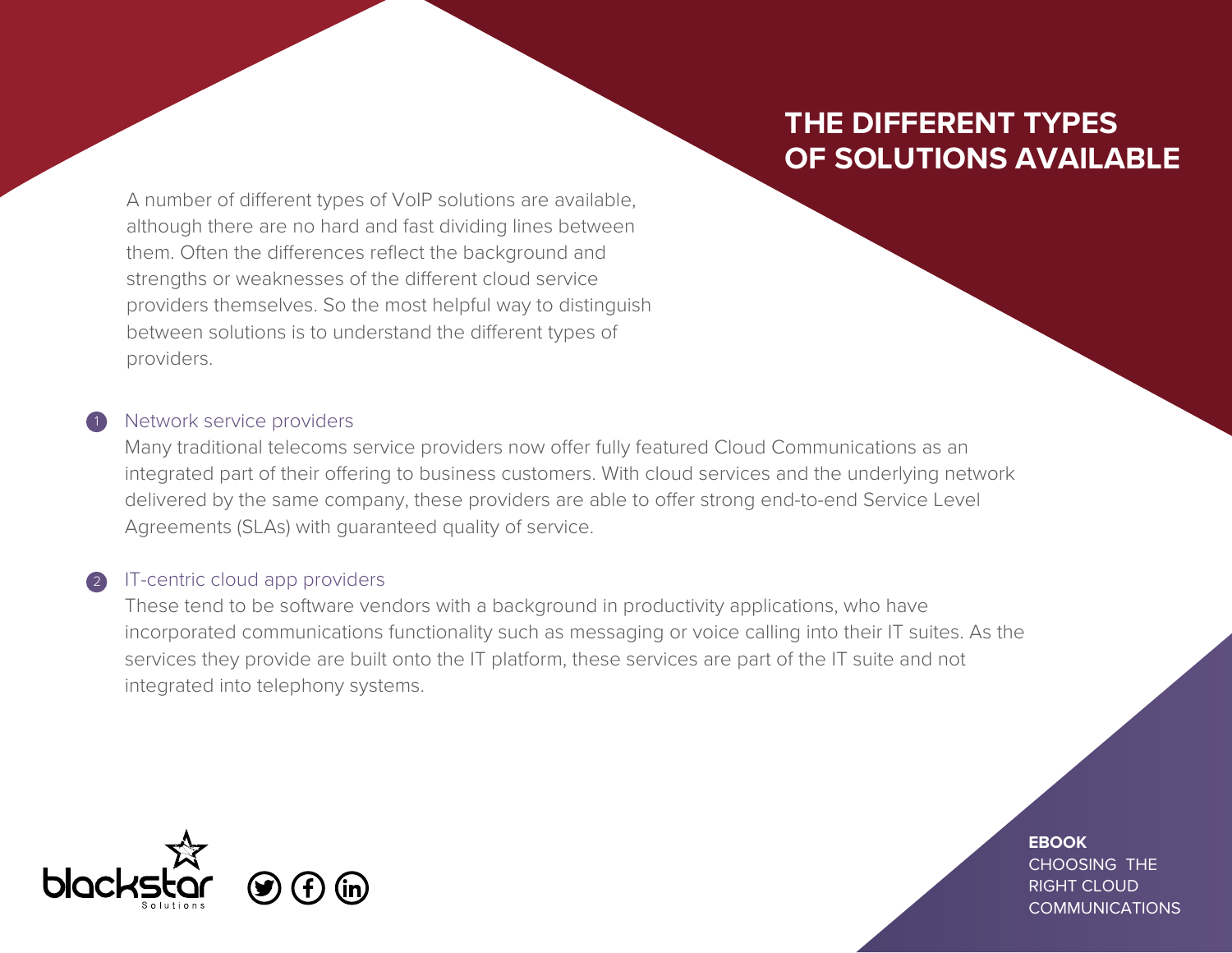#### Over-the-top (OTT) service providers 3

These providers offer communications solutions that operate over the Internet. Whilst these solutions initially tended to offer only limited functionality (such as basic telephony features and text chat), the latest versions now often support enhanced capabilities.

Although these solutions can be lower cost than traditional services, it is important to understand that they run over the public Internet. This means that they are detached from your data network and in some cases there may be a trade-off between service quality and cost.

#### Traditional network Centrex providers 4

The first generation of hosted telephony service providers, delivering PBX-type functionality as a hosted service. Typically they offer basic cloud telephony services that have only limited collaboration and business applications functionality.

#### Private cloud services providers 5

These companies provide private cloud services that are deployed in a distinct and secure cloud-based environment, in which only you can operate (essentially you are getting exclusive access to your own private data centre via a private network). While private cloud offers you greater control and privacy, the financial cost can be higher than other options.

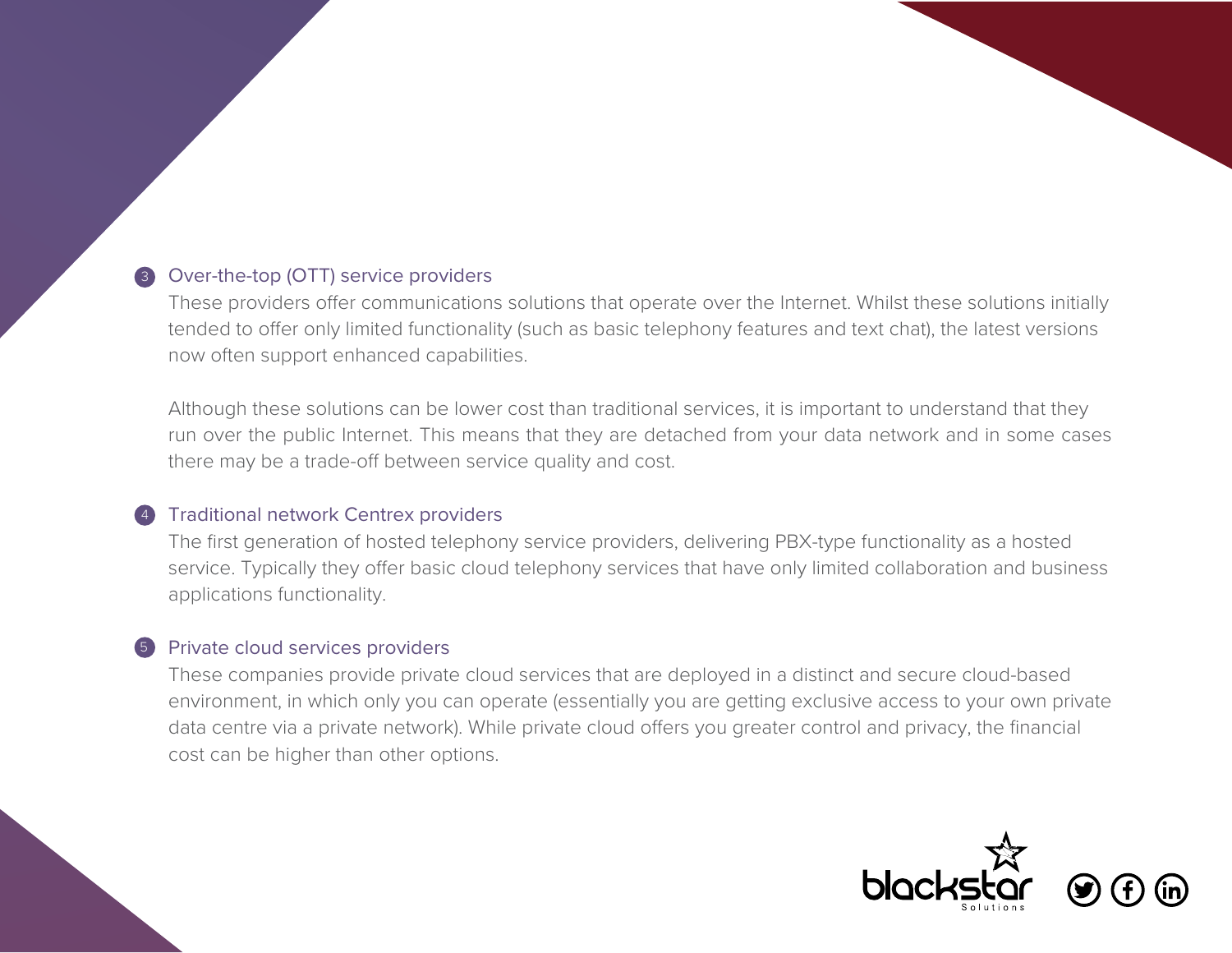## **KEY PURCHASE CONSIDERATIONS**

Whilst all VoIP phone systems tend to perform the same basic functions, they are not all equal in terms of functionality, flexibility, management complexity and resilience. When selecting the solution that's right for your business, you should carefully consider the following issues:









Your mobility requirements



Scalability and flexibility



Resilience and service levels

#### **EBOOK**  CHOOSING THE RIGHT CLOUD COMMUNICATIONS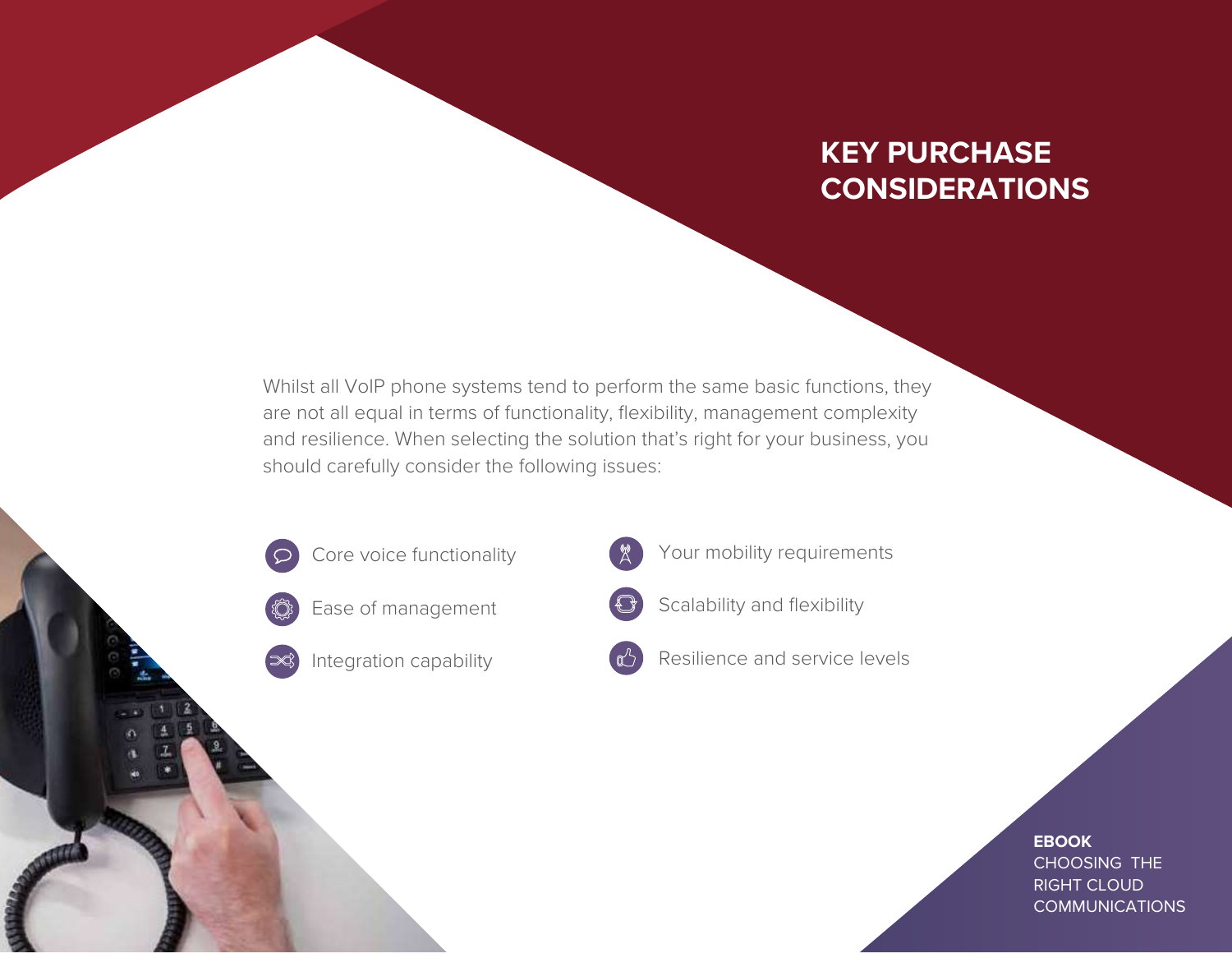#### Dispersed workforce

With the advent of home and hybrid working a key consideration is the ability of employees to collaborate effectively across different geographic locations. They will require sophisticated collaboration tools such as video conferencing, chat and file sharing capabilities.

Smaller, single site office based businesses may not require such advanced collaboration tools for internal use. However, they may still need to collaborate with external people such as customers, prospects and partners.

#### Partner, supplier and customer alignment

If your business has a closely linked supply chain or is reliant on third-parties to deliver services to customers, then collaboration with partners and suppliers is crucial. By expanding collaboration tools outwards, your suppliers and partners become more closely aligned with your business.

Collaboration with customers is also a key consideration. Tools that make it quick and easy for a customer to interact with your business will have a big impact on customer service. This will require a VoIP solution that makes it easy to extend collaboration functionality to external parties (for example, through browser-based tools), and has sophisticated access rules to protect [company data witho](http://bit.ly/BlackstarSolutions)ut constraining the flow of communications.



## **KEY PURCHASE Some collaboration considerations** *CONSIDERATIONS*

- What types of activities do your employees need to work on together remotely?
- What tools do you need to improve collaboration within the business?
- Who do you need to collaborate with in the wider business environment?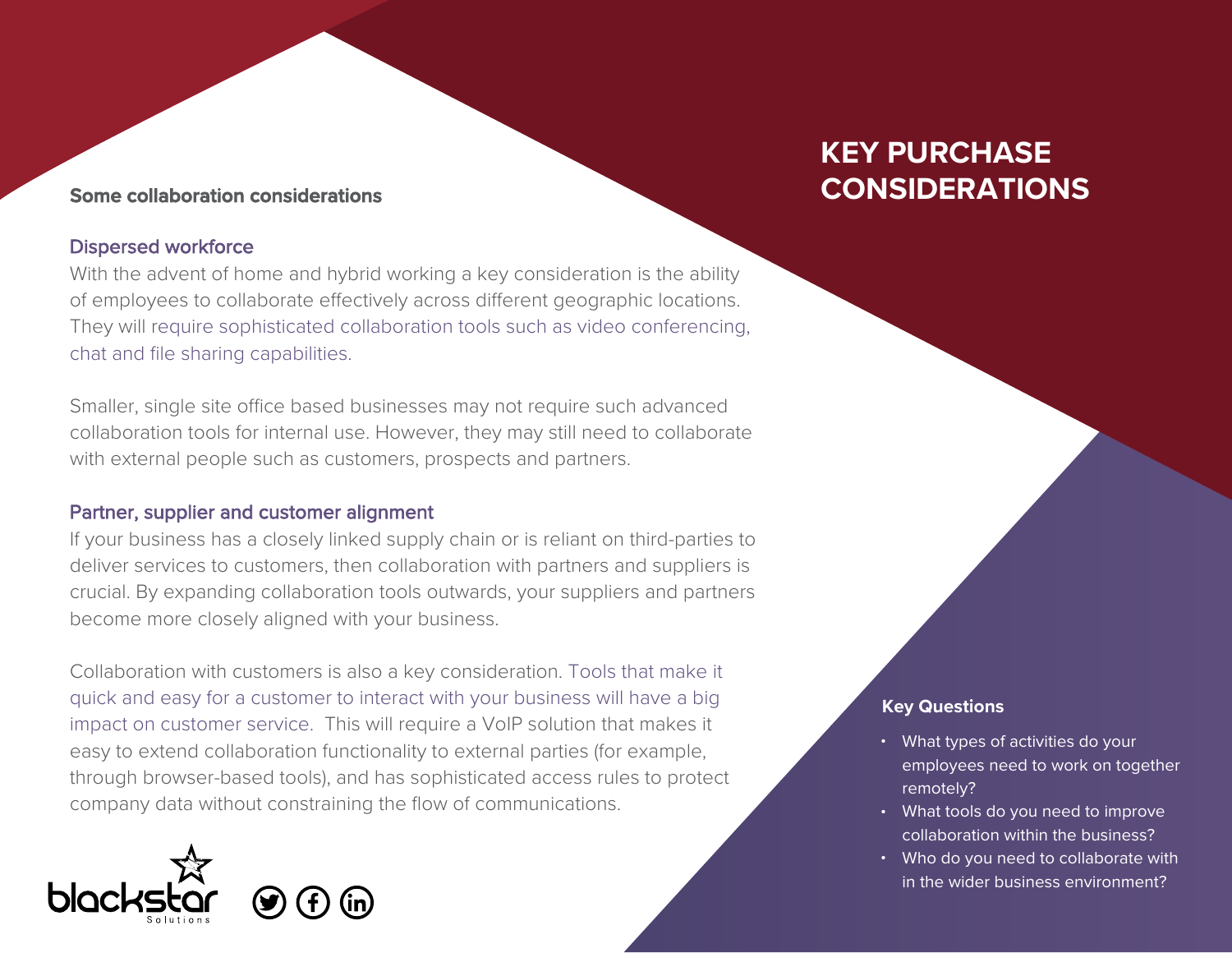### Core voice functionality

A VoIP solutions can offer valuable new features, but it's no good if you lose a lot of the functionality that your users currently rely on. Your existing phone system probably provides a lot of features that you take for granted, such as hunt groups and call screening. Those features aren't necessarily supported by all VoIP systems, particularly those provided by traditional IT application providers.

It's vital that your chosen solution has all the functionality required to successfully manage your business day-to-day. Best practice is to audit all of the current communications services actively used by the business, then ensure that your new cloud solution can deliver all of these.

#### **Key Questions**

- What PBX features do you currently use? •
- What are the features that you cannot live without? **P.2**<br> **P.2**<br> **P.2**<br> **P.2**<br> **P.2**



#### Ease of management

How you manage your VoIP solution and what sort of management tools you'll need are crucial considerations. Levels of management simplicity vary dramatically across the range of solutions available.

You also need to consider what management tasks you're happy to do in-house and what you want to outsource. If

you're looking for a fully-managed solution, then this will help define the type of service provider you need to work with.

You also need to consider whether it's feasible for you to manage a solution that comprises different elements provided by different providers, or whether you would prefer a 'one-stop shop' solution. If your business has a large IT function, your people may have the time and skills to manage complex solutions, utilising a variety of services from different over-the-top suppliers across di˝erent platforms and networks.

If, however, your business is light on IT skills and your communications solution will be managed by generalists, then a single supplier offering a fully integrated solution would be simpler for your in-house IT team. You'll also need to ensure that the provider offers simple interfaces and intuitive management tools.

- Who will be managing the service and how skilled are they in IT and telecoms?
- Which tasks do you want to manage in-house and which do you want to outsource to a third-party provider? skilled are<br>e and which<br>pvider?<br>ironment<br><sup>.</sup>nt services?
- Do you have the capacity to manage an environment where you use different providers for different services?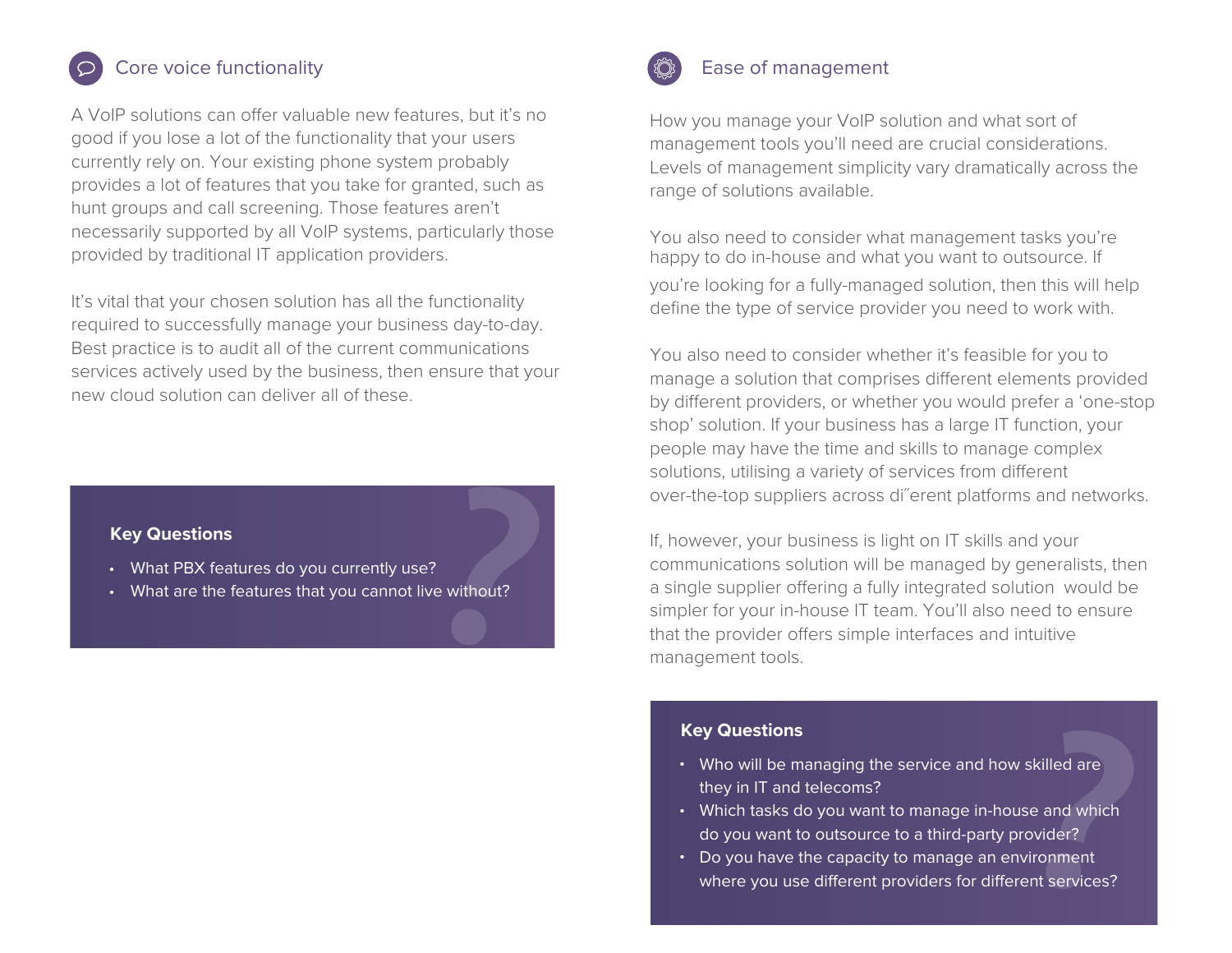## Integration capability

As you explore ways to utilise communications to enhance your existing business processes, you're likely to identify requirements to integrate your VoIP solution with both existing business applications and other cloud applications. For example, you might want to integrate with your CRM system in order to improve your customers' experience when calling in, or to improve the productivity of your sales people.

So you need to ensure that you can integrate your VoIP solution with other applications without prohibitive expense. Some solutions offer 'out-of-the-box' integration with popular CRM and productivity applications. The more advanced will offer open APIs that enable easy integration with other apps.

Another area to consider is integration with your existing phone systems. If you have multiple sites, you might not want to switch them all over at the same time. This may be because you're still tied into an existing contract or you haven't fully written-down a previous investment, or perhaps because you want to take a cautious approach to implementation to minimise your risks.

For any of these considerations, you will need a solution that can support a hybrid model which combines cloud services with existing on-premise technology.



### Your mobility requirements

The ability to support mobile workers is one of the key advantages of VoIP solutions compared with traditional PBX solutions. You need to consider how important mobility is for your business and what functionality you need to support mobile workers.

Some VoIP solutions offer a completely seamless app-based experience for the mobile user, with access – from any device

– to all the tools and functionality that an office-based user has.

Some solutions also enable business's users to be fully integrated within your business' phone network, with seamless moving of calls between fixed and mobile devices, and access to features such as the company directory. Whether your people are at their desks or on the road is invisible to external callers; location becomes irrelevant.

More advanced offerings include the ability for services to be delivered over a combination of fixed, wireless (Wi-Fi) and mobile/cellular networks, with automatic switching to the most cost-effective and highest quality network available as users change location. Fixed mobile convergence can also enable users to have a single

number across fixed and mobile devices without the need for a mobile app.

- What other business applications do you need your solution to integrate with?
- Do you have the resources to manage bespoke integration projects or do you need something which is 'out-of-the-box'?
- Do you need to run with a hybrid model for a period of time as part of a phased transition?

- What communications and collaboration tools do your mobile workers need to be effective when away from the office? **Example Sections**<br> **Example Sections**<br> **Key Questions**<br> **Revaluations**<br> **Properties Android and Collaboration tools do your**<br> **Properties and Collaboration tools do your**<br> **Properties Android and Example 2011**<br> **Propertie** 
	- How important is it that your mobile workers are fully integrated with your business's communications network?
	- What devices and platforms (such as Android and iOS) do you need your solution to support?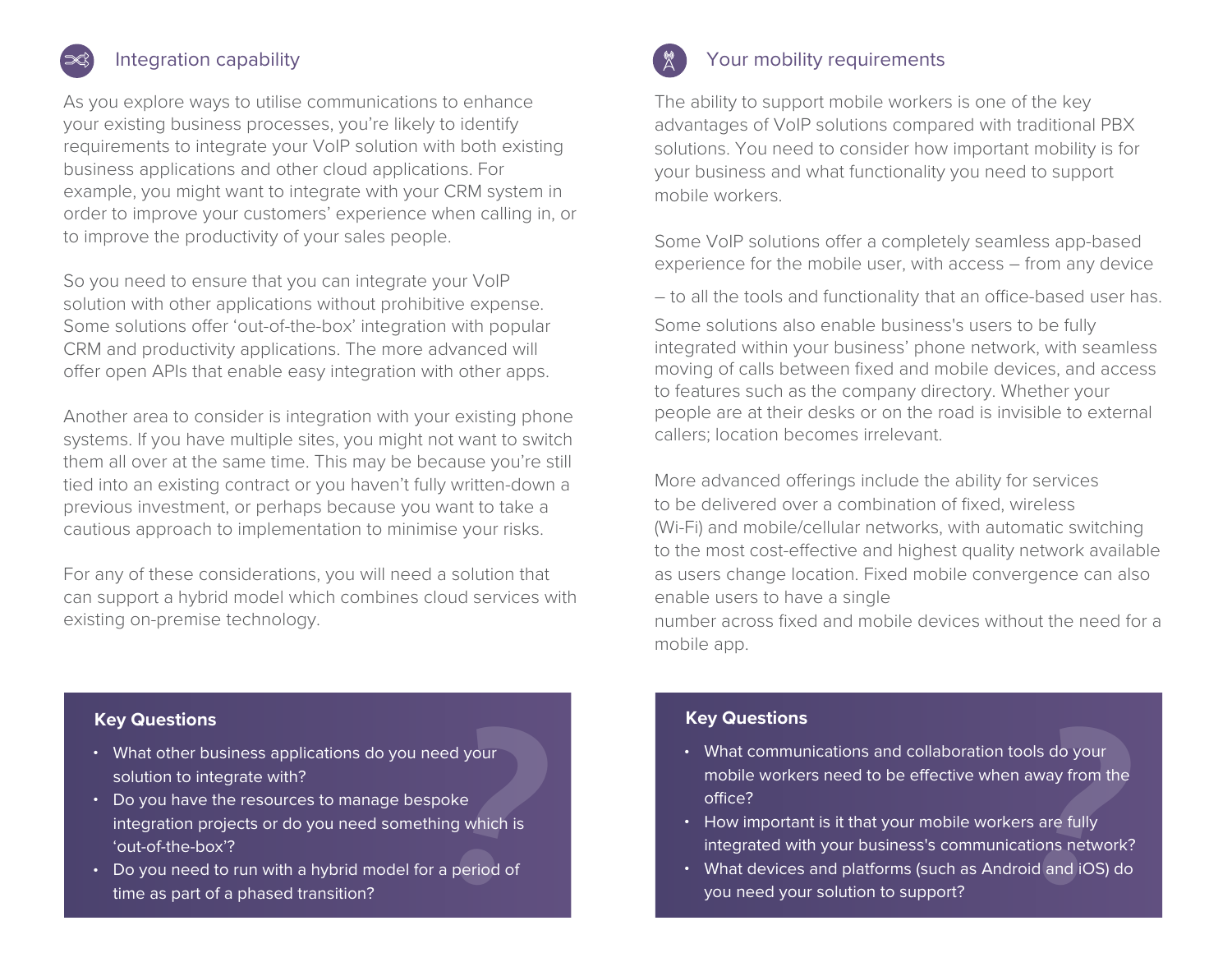### Scalability and flexibility

Di˝erent Cloud Communications solutions have di˝erent limitations when it comes to scalability and flexibility. Some can easily scale up to handle many thousands of users, and allow you to flex up or down as your business requirements change.

Others are more restrictive, either because of technology constraints or because of the way that the service is priced. This can be particularly important for advanced applications such as call recording or CRM integration, which can become prohibitively expensive if you need to purchase additional server capacity. So you could be making an expensive mistake if you opt for a solution that doesn't o˝er the flexibility you need.

For example, if your business has high seasonality of demand, it is essential to go for a solution that allows you to scale up and down without a cost penalty. You'll also want to ensure that adding and removing users is a straightforward task, and isn't going to add a significant admin overhead to your costs.

Given the rapid pace of change in many markets, it's also important to prepare for the unexpected. Ensure that whatever solution you choose is able to scale to support anticipated business growth over the medium to long term.

- How 'peaky' is demand in your business how much flexibility do you need to quickly scale up or down?
- Do you have a need to regularly add and remove users (such as large numbers of short-term contractors)?
- How much growth should you allow for if you achieve your business goals



#### Resilience and service levels

VoIP takes away from your own business premises some of the direct burden of business continuity and disaster support, but it is important to understand the measures that the cloud services provider has in place to ensure that you and your data are fully protected and always available.

If the ability to maintain communications and access information is vital to the running of your business, then business continuity measures will be a high priority. For example, automatic redirection to a mobile if a desk phone is unreachable could help ensure your customers can still reach you in the event of a fire, flood or network failure.

You should also consider what minimum level of service quality you need. For example, if high-quality, real-time voice and video (for example, for customer communications) is critical, then opting for a combined VoIP and network solution, from a single provider is likely to be most suitable as the service provider will be best placed to ensure constant quality of service.

If however, your business is able to accept occasional drops in service quality (for example, your communications are mostly internal), then it might not be worth paying for a higher-grade service.

- What level of resilience does your business require what's your tolerance to occasional downtime?
- How essential is consistent, guaranteed quality of service for applications such as voice and video? **Example 19 CONDER CALCE SERVING SERVING SERVING SERVING SERVING SERVING SERVING SERVING SERVING SERVING SERVING SERVING SERVING SERVING SERVING SERVING SERVING SERVING SERVING SERVING SERVING SERVING SERVING SUCH AS large**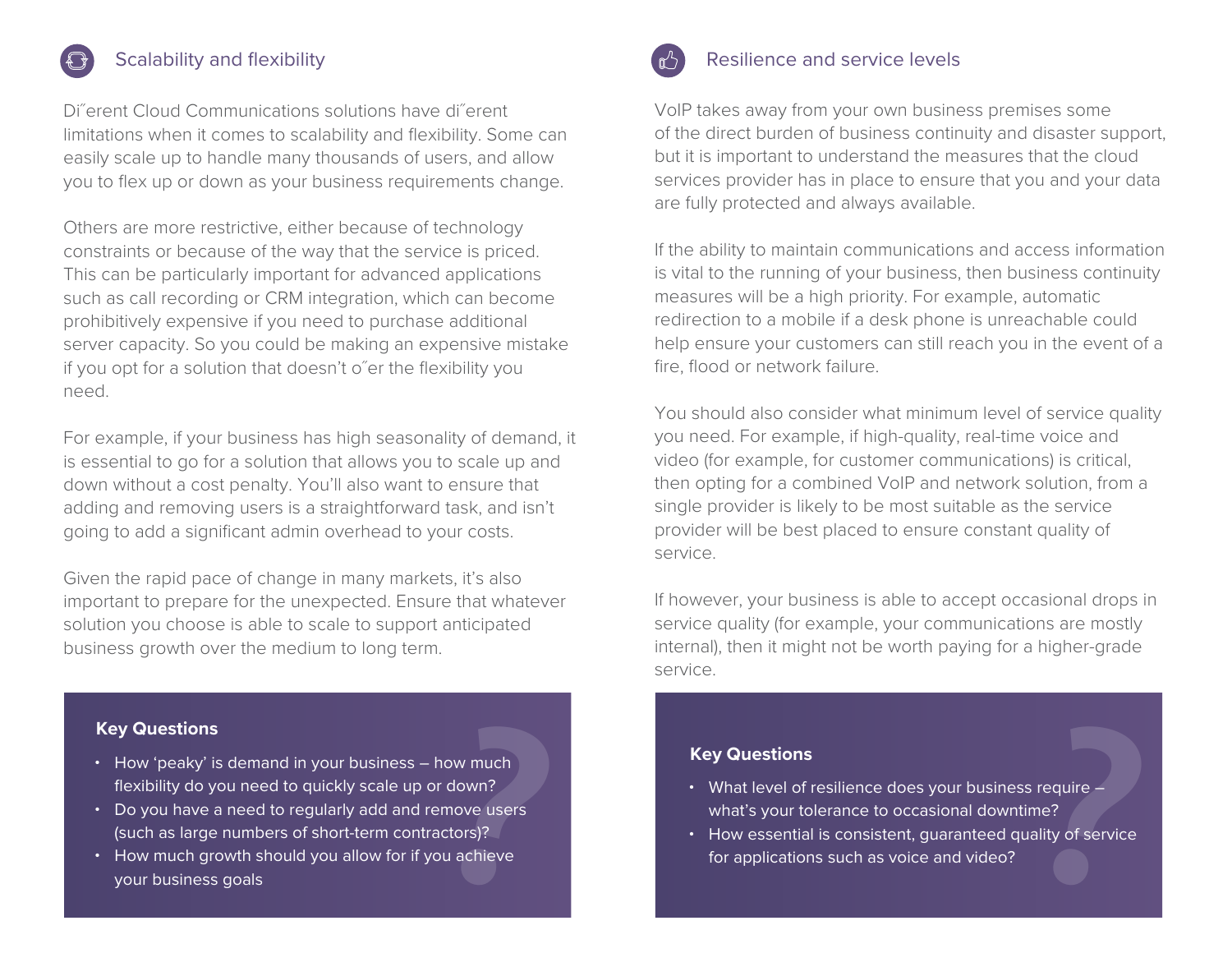## **KEY QUESTIONS CHECKLIST**

- What types of activities do your employees need to work on together remotely?
- What tools do you need to improve collaboration within the business?
- Who do you need to collaborate with in the wider business environment?
- What PBX features do you currently use?
- What are the features that you cannot live without?
- Who will be managing the service and how skilled are they in IT and telecoms?
- Which tasks do you want to manage in-house and which do you want to outsource to a third-party provider?
- Do you have the capacity to manage an environment where you use different providers for di˝erent services?
- What other business applications do you need your solution to integrate with?
- Do you have the resources to manage bespoke integration projects or do you need something which is 'out-of-the-box'?
- Do you need to run with a hybrid model for a period of time as part of a phased transition?
- What communications and collaboration tools do your mobile workers need to be effective when away from the office?
- How important is it that your mobile workers are fully integrated with your business's communications network?
- What devices and platforms (such as Android and iOS) do you need your solution to support?
- How 'peaky' is demand in your business how much flexibility do you need to quickly scale up or down?
- Do you have a need to regularly add and remove users (such as large numbers of short-term contractors)?
- How much growth should you allow for if you achieve your business goals?
- What level of resilience does your business require what's your tolerance to occasional downtime? <table>\n<tbody>\n<tr>\n<td>□ How much growth should you allow for if you achieve your business goals?</td>\n</tr>\n<tr>\n<td>□ What level of resilience does your business require – what's your tolerance to occasional downtime?</td>\n</tr>\n<tr>\n<td>□ How essential is consistent, guaranteed quality of service for applications such as voice and video?</td>\n</tr>\n<tr>\n<td>□ How essential is consistent, guaranteed quality of service for applications such as voice and video?</td>\n</tr>\n<tr>\n<td>□ How essential is consistent, guaranteed quality of service for applications such as voice and video?</td>\n</tr>\n<tr>\n<td>□ How essential is consistent, the number of business with an outer phrase, you're missing out or their possible.</td>\n</tr>\n</tbody>\n</table>
	- How essential is consistent, guaranteed quality of service for applications such as voice and video?

**The longer you shackle your business with an outdated phone system, the more you're missing out on.**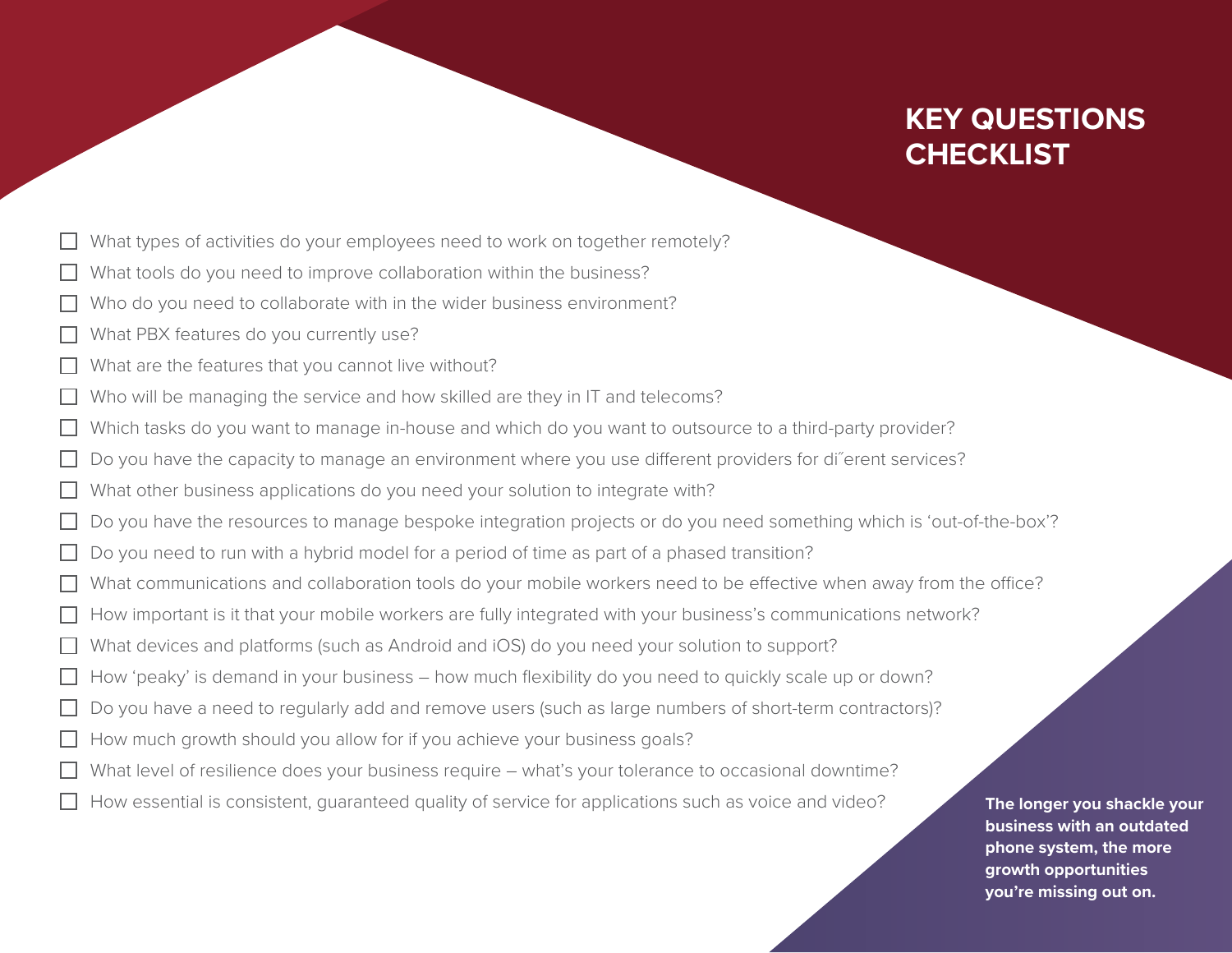### **MAKING THE BEST CHOICE FOR YOUR BUSINESS**

The momentum driving the replacement of traditional business PBX phone systems with VoIP solutions is gathering pace. By December 2025 PSTN (traditional lines) will be discontinued and businesses will be required to move to a VoIP solution.

When choosing the right VoIP phone system for your organisation it's vital that the desire to achieve the benefits available shouldn't result in businesses making rash choices.

Although they perform the same function, VoIP solutions vary significantly in their cost, functionality, flexibility, scalability and resilience. Some offer a basic communications capability but not much more, others are far more advanced and effectively provide a platform for the digital business of the future.

Before you select your new VoIP solution, it's important to evaluate your own requirements and put together a list of criteria that will give you the solution that's right for you. This guide is intended to help you do just that. Next, we dive into the VoIP we offer and the advantages of each.



固

Santher Air

650 555-121

is Williams

Internation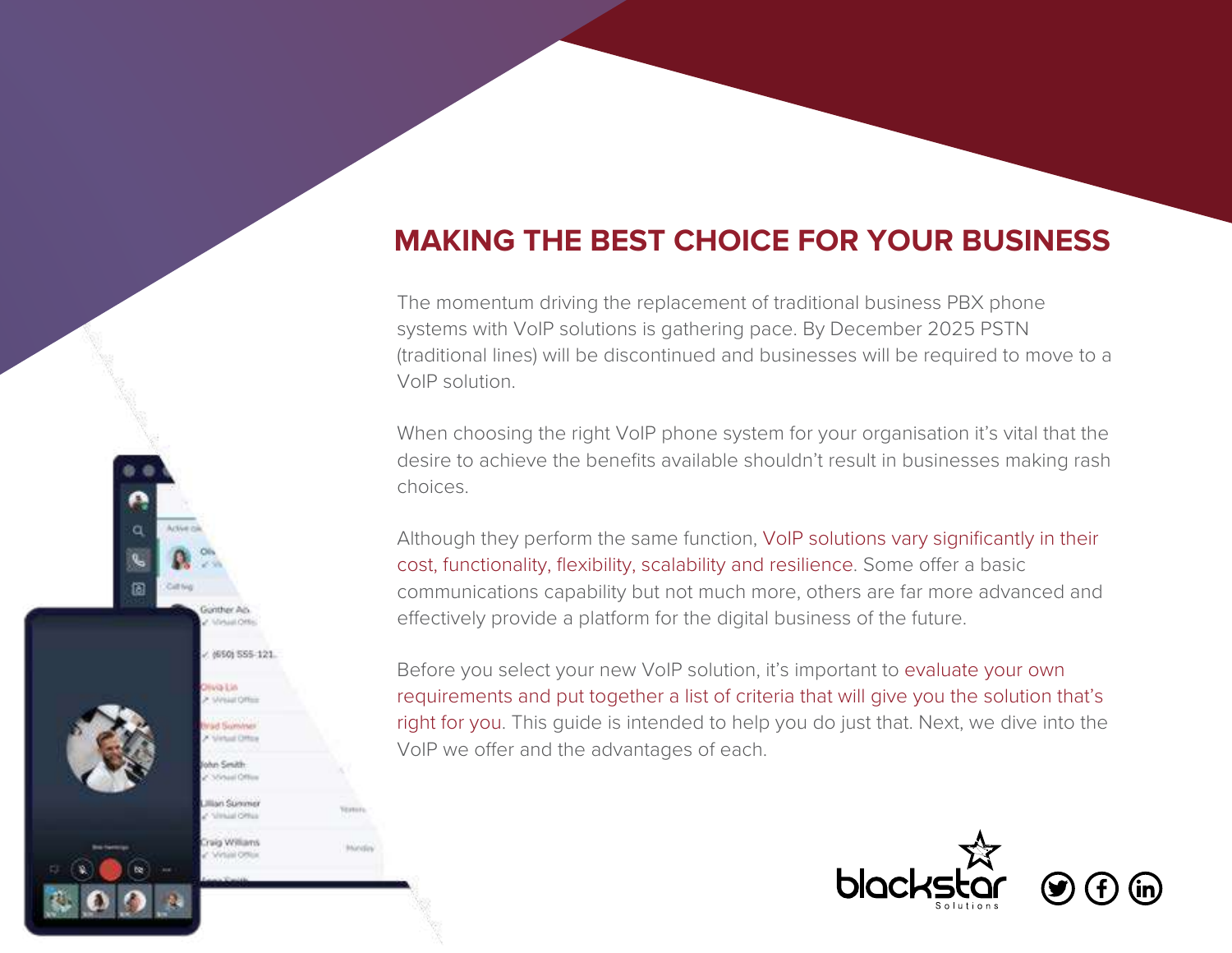# **OUR VoIP PHONE SYSTEMS**

We believe in providing organisations with choice, which is why we've carefully chosen four VoIP providers that offer different functionality, features, applications and price.

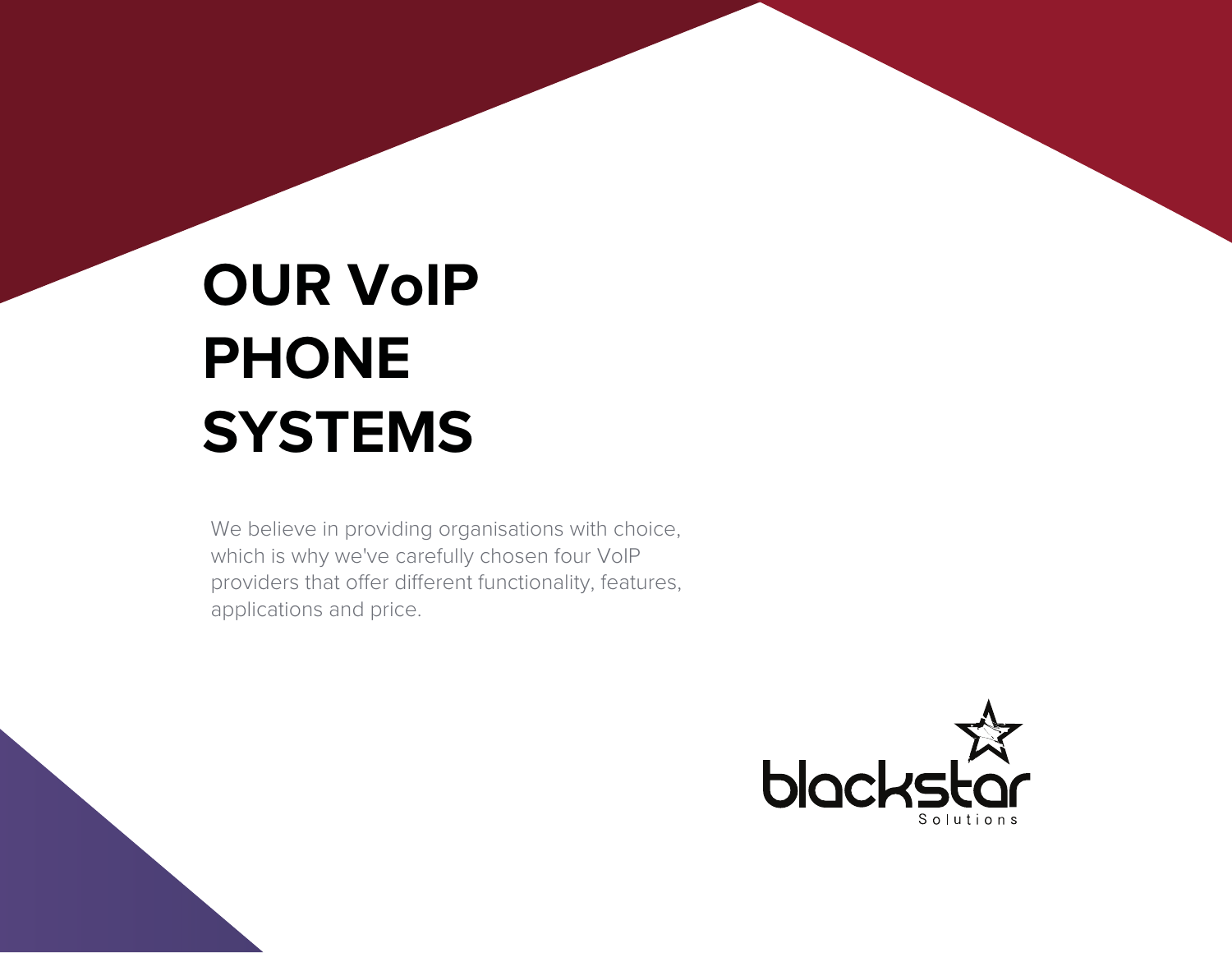### **MICROSOFT TEAMS**

Microsoft 365 Business Voice makes it easy for small and medium organizations to turn Microsoft Teams into a powerful and flexible phone system.

### Advantages

- Cost-effective add-on to Microsoft 365 with deep Teams integration
- 52 Phone system features that include auto attendants, call queues, group calling along with Teams features such as Chat, video calling, presence and Channels
- $\left(3\right)$ Easy-to-use app for workers on the move or in the office with a focus on productivity
	- Resilient, ensuring you never miss a call

#### Who is it for?

45

Microsoft 365 Business Voice is aimed at small to medium organisations invested in Microsoft Teams who require a general purpose VoIP system.



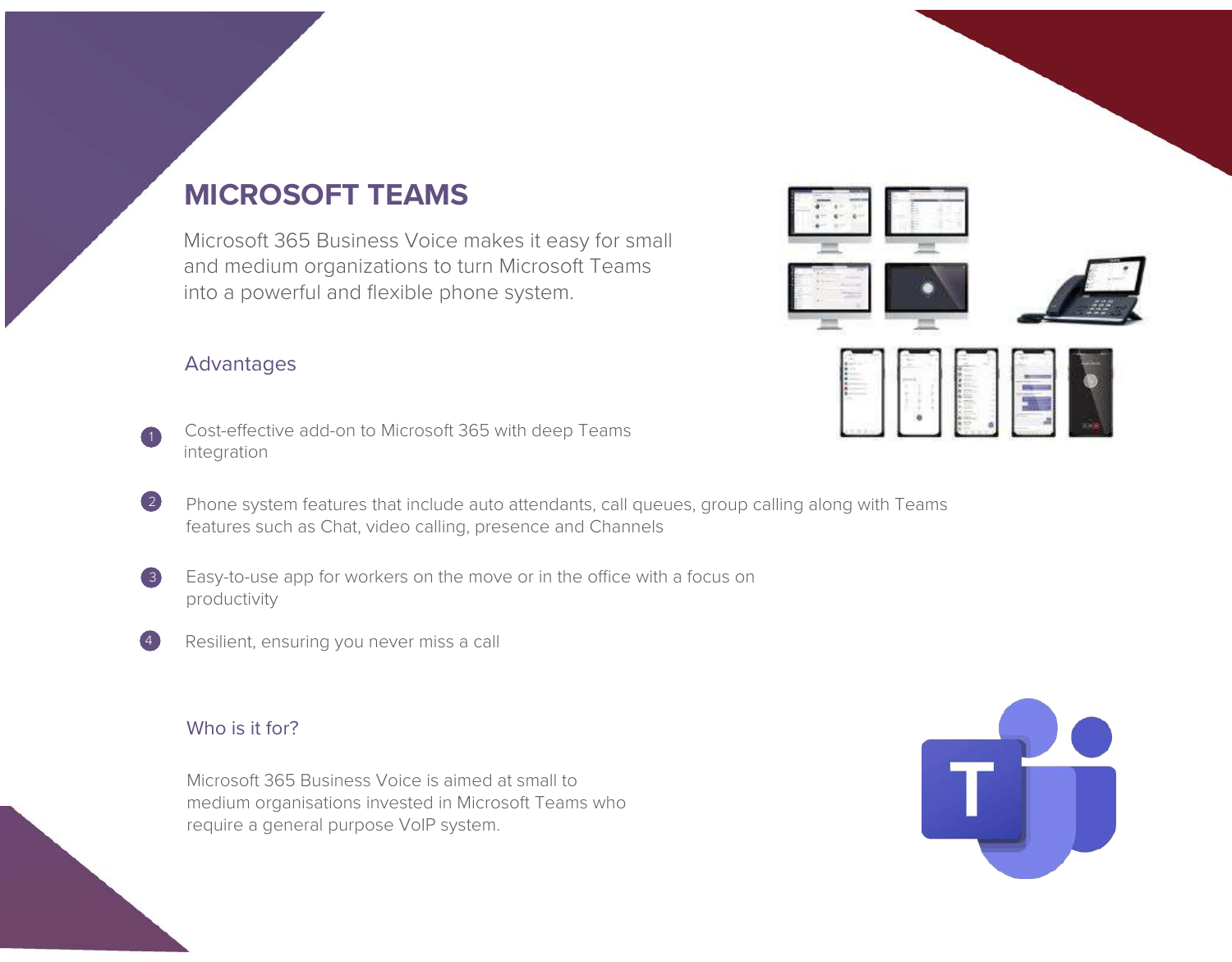### **8x8**

8x8 integrates voice, video, chat, contact centre, and enterprise-class API solutions into one global, secure, reliable cloud communications platform.



#### Advantages

5

- One platform with business phone, video conferencing, chat, contact centre and APIs for secure, reliable communications that keep your business ready, responsive and resilient.
- Secure and reliable.
- Upgrading between different licenses, as your needs change, is straight forward.
- $(4)$ Simple to provision and quick to set up. Minimal requirement for support or IT resource. Easy to use app. It just works!

#### Who is it for?

8x8 is the ideal choice for organisations of any size that require reliable, feature-rich and an easy to use VoIP system.

It's also suited to organisations with a global presence that want the same communication experience for all users.

**8x8**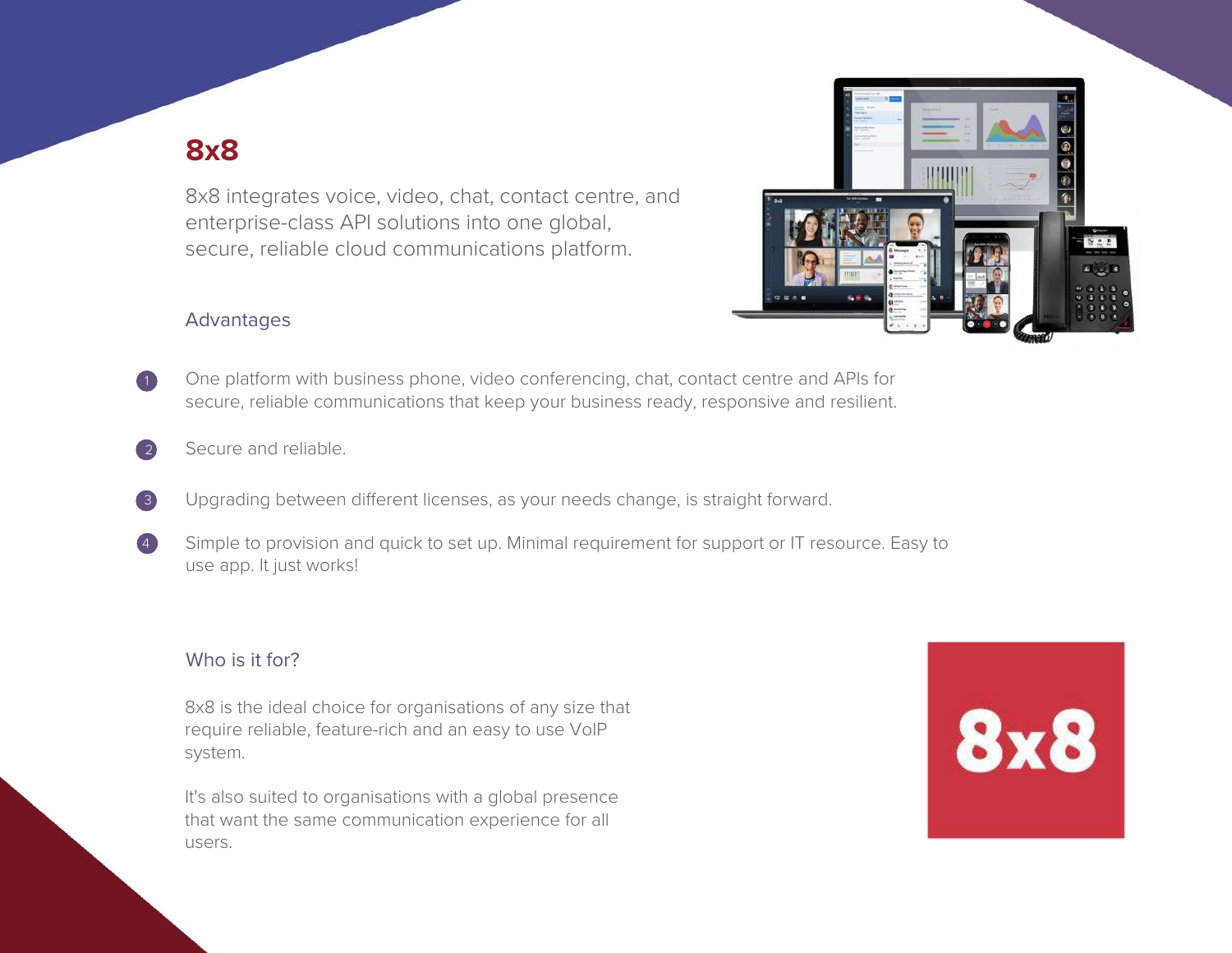### **HORIZON COLLABORATE**

Collaborate is the bolt-on to the award-winning Horizon VoIP system. It's a complete unified communications and collaboration solution offering services such as instant messaging, presence, video, desktop and application sharing, and calling features.



#### Advantages

1

2

4

Cost-effective unified communication solution.

Very easy to provision, as quickly as 24 hours to go live.

Reliable business continuity, supported by Gamma's secure and reliable business-only UK network. 3

The platform is designed to work flawlessly across a wide range of devices and operating systems with minimal connectivity requirements.

### Who is it for?

Horizon Collaborate is aimed at small to medium size organisations looking for a simple, easy to maintain and low-cost VoIP phone system.

**See** Gamma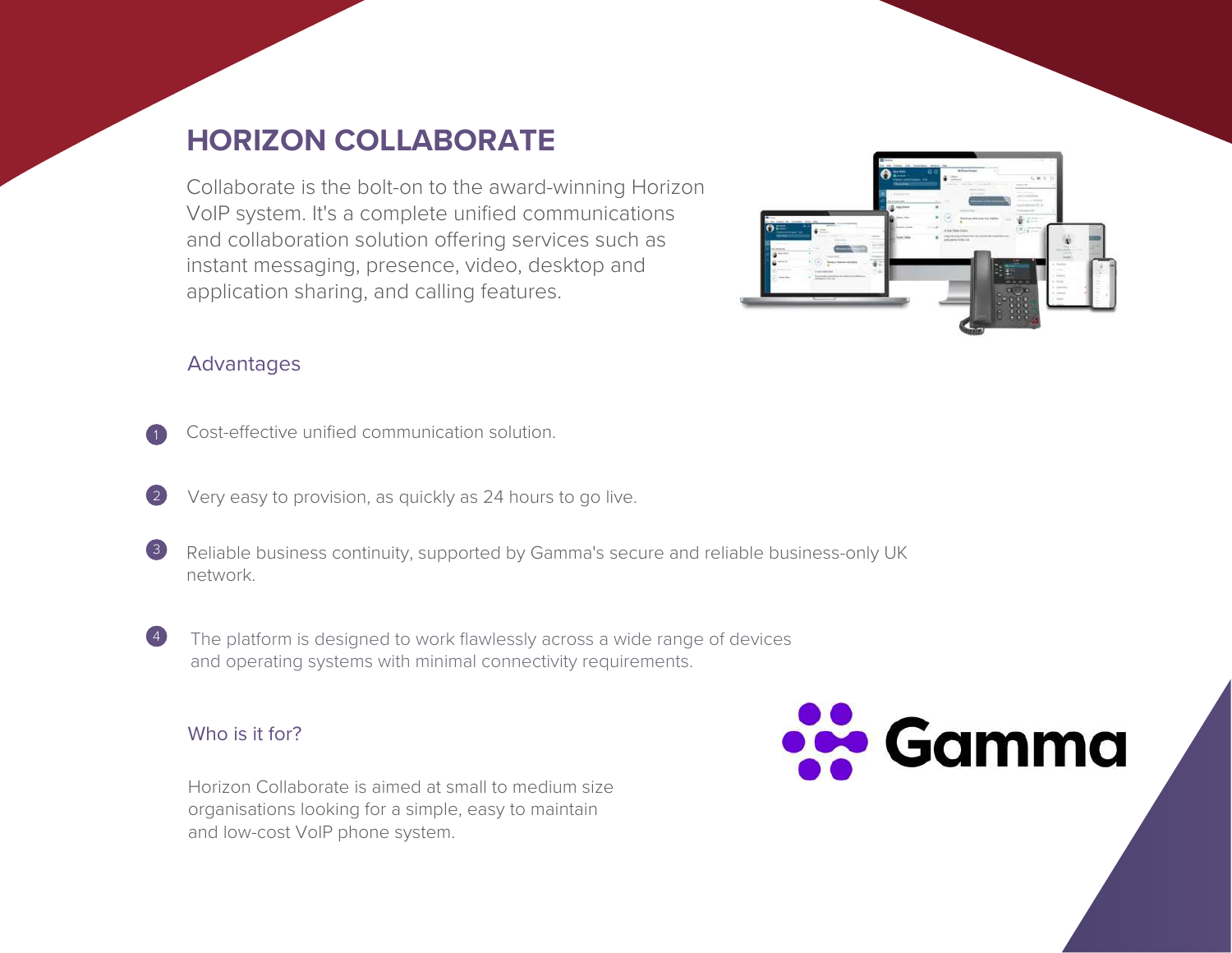### **ZOOM PHONE**

Get the same simple and intuitive Zoom experience with Zoom Phone, a feature-rich cloud phone system for businesses of all sizes.

## Advantages



One easy-to-use centralised management portal

- $\left( 2\right)$ Seamlessly migrate a PSTN call to a feature-rich meeting experience (video, content sharing, messaging) without hanging up
- $\left(3\right)$ Local telephony service across 40+ countries
- 4 Out-of-the-box integrations with productivity apps and leading contact centre solutions

#### Who is it for?

Existing Zoom users that require one platform for video, voice, chat and meetings.

It's also suited to organisations that want an easy administration with a global presence.



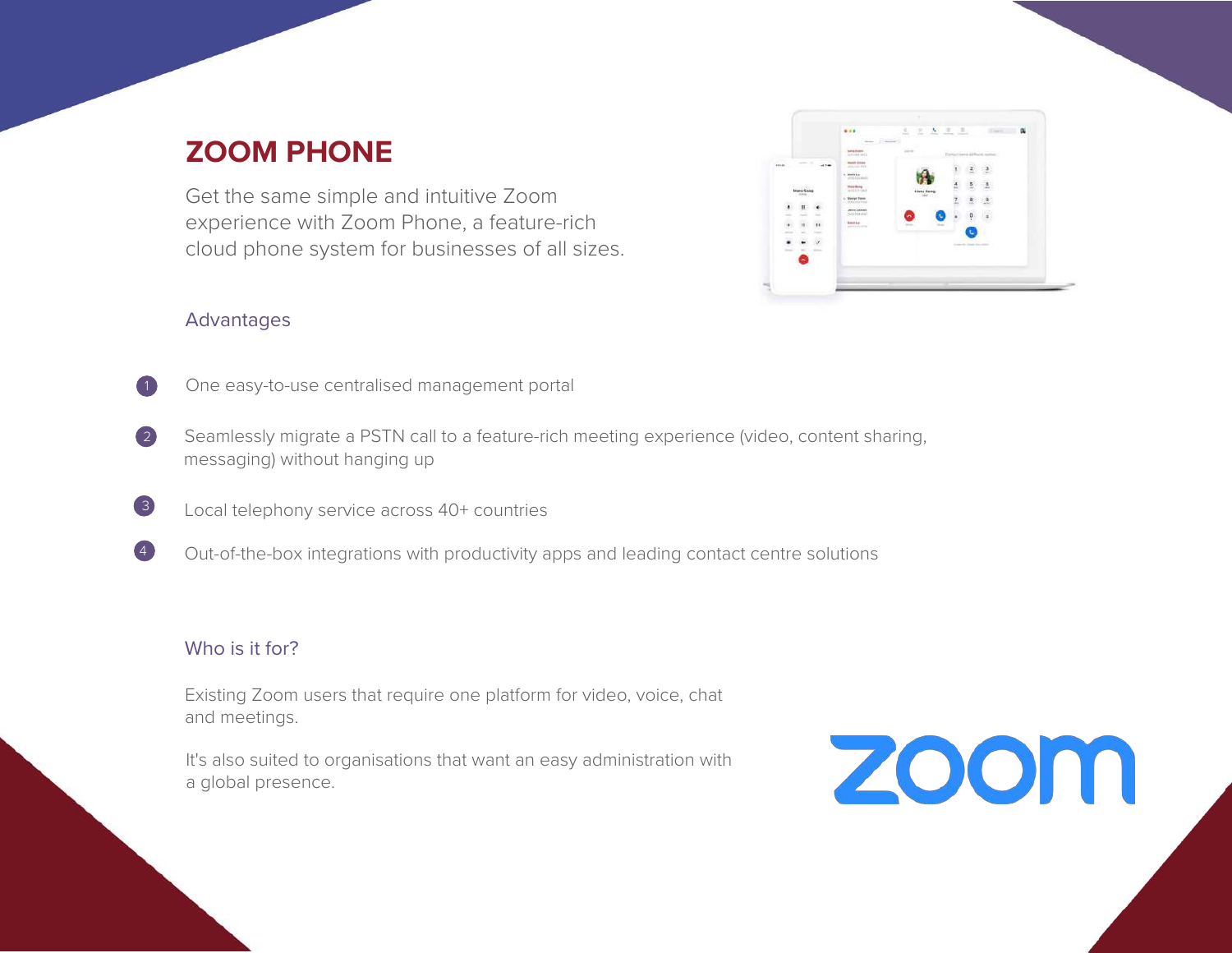### **CASE STUDIES**

"Wormald now has the best of both worlds: we have a resilient, secure cloud telephony service which delivers the feature-rich capabilities and home-working flexibility that we need, all competitively priced.

 Blackstar excelled themselves – they delivered the project on budget, on time and advised us wisely. We now have the right technology to cope with whatever comes our way. It is also so much easier and simpler having all of our telephony and cloud services from one expert, trusted supplier who are always helpful and responsive."

**READ CASE STUDY** 

**Chartered Accountants** 

**WORMALD & PARTNERS** 

"The technical team at Blackstar are fantastic.

They have gone above and beyond, helping us with out of hours issues when they didn't have to. Our voice services, mobile devices and internet connectivity are all supported by Blackstar, which makes management so much easier now it is all 'under one roof'.

They are always so helpful and receptive: I cannot fault the service we have received from Blackstar and wouldn't hesitate to recommend them."





**READ CASE STUDY**